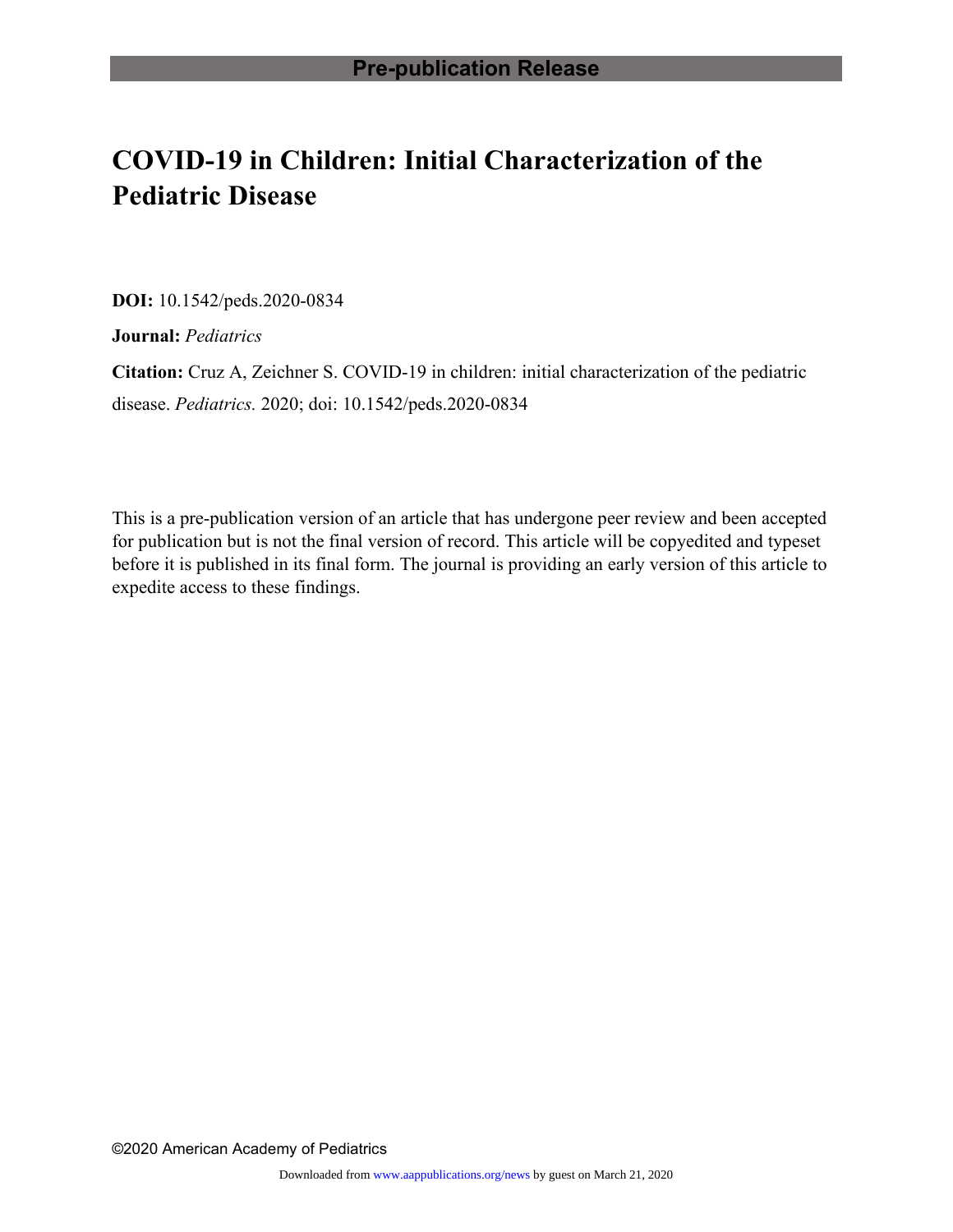## **COVID-19 in Children: Initial Characterization of the Pediatric Disease**

Andrea T. Cruz, MD, MPH<sup>1</sup> and Steven L. Zeichner, MD, PhD<sup>2</sup>

Affiliations: <sup>1</sup>Department of Pediatrics, Baylor College of Medicine, Houston, TX; <sup>2</sup>Departments of Pediatrics & Microbiology, Immunology, and Cancer Biology, University of Virginia, Charlottesville, VA

**Address correspondence to**: Andrea Cruz, Department of Pediatrics, 6621 Fannin Street, Suite A2210, Houston, TX 77030, [acruz@bcm.edu,](mailto:acruz@bcm.edu) 832-824-5582

**Short title**: Children and COVID-19

**Funding source**: no funding was secured for this study.

**Financial disclosure**: Andrea Cruz and Steven Zeichner are associate editors for *Pediatrics*.

**Potential conflicts of interest**: Dr. Cruz has no conflict of interest to disclose. The University of Virginia has filed patent applications related to new technologies for the rapid production of vaccines and Dr. Zeichner is an inventor on those patent applications.

**Abbreviations**: ARDS: acute respiratory distress syndrome; COVID-19: coronavirus disease; SARS-CoV-2: severe acute respiratory syndrome coronavirus 2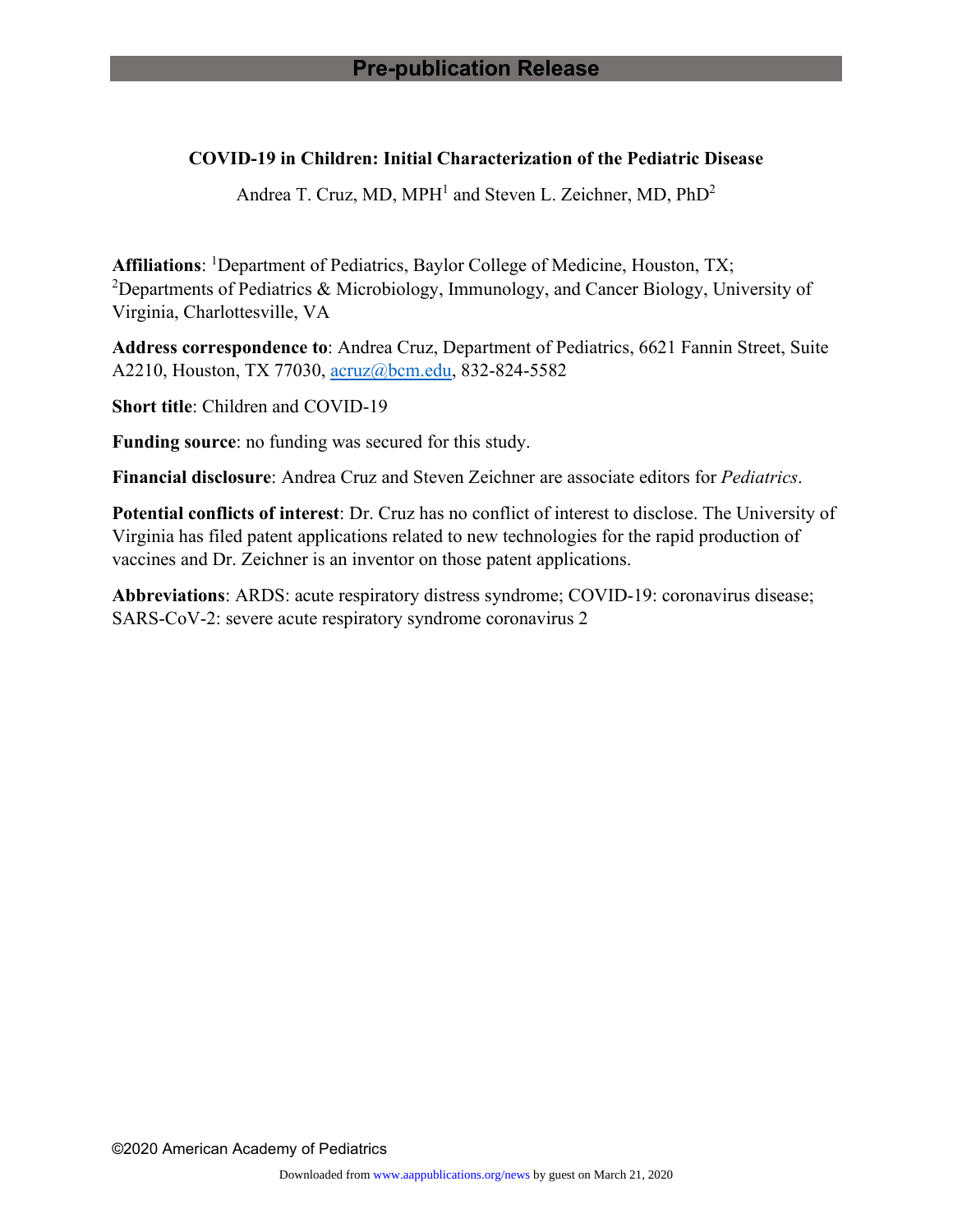#### **Pre-publication Release**

The impact of the disease caused by the novel coronavirus,  $SARS-CoV-2$ ,  $COVID-19$ , has been widespread, with over 120,000 cases diagnosed in more than 100 countries since the virus was identified in January of 2020.<sup>2</sup> Preliminary data focused on severe respiratory manifestations, seen predominantly in adults, with scant initial data on the burden of COVID-19 in children.<sup>3</sup> We therefore read with interest the findings of Dong and colleagues in this volume of *Pediatrics*, who reported a series of over 2000 children with suspected or confirmed COVID-19.<sup>4</sup> The authors found that 13% of virologically-confirmed cases had asymptomatic infection, a rate that almost certainly understates the true rate of asymptomatic infection, since many asymptomatic children are unlikely to be tested. Among symptomatic children, 5% had dyspnea or hypoxemia (a substantially lower percentage than what has been reported for adults<sup>3</sup>) and  $0.6\%$  progressed to acute respiratory distress syndrome (ARDS) or multiorgan system dysfunction, a rate that is also lower than that seen in adults. Preschool-aged children and infants were more likely to have severe clinical manifestations than older children.

There are several salient points from this paper. First, while children are less likely to become severely ill than older adults, there are subpopulations of children with an increased risk for more significant illness. These are consistent with data on non-COVID-19 coronaviruses. One viral surveillance study in a pediatric intensive care unit in China reported that coronavirus was detected in more children with ARDS than human metapneumovirus.<sup>5</sup> Another study in hospitalized Norwegian children detected coronaviruses in 10% of hospitalized children with respiratory tract infections. 6 Younger age, underlying pulmonary pathology, and immunocompromising conditions have been associated with more severe outcomes with non-COVID-19 coronavirus infections in children. $7$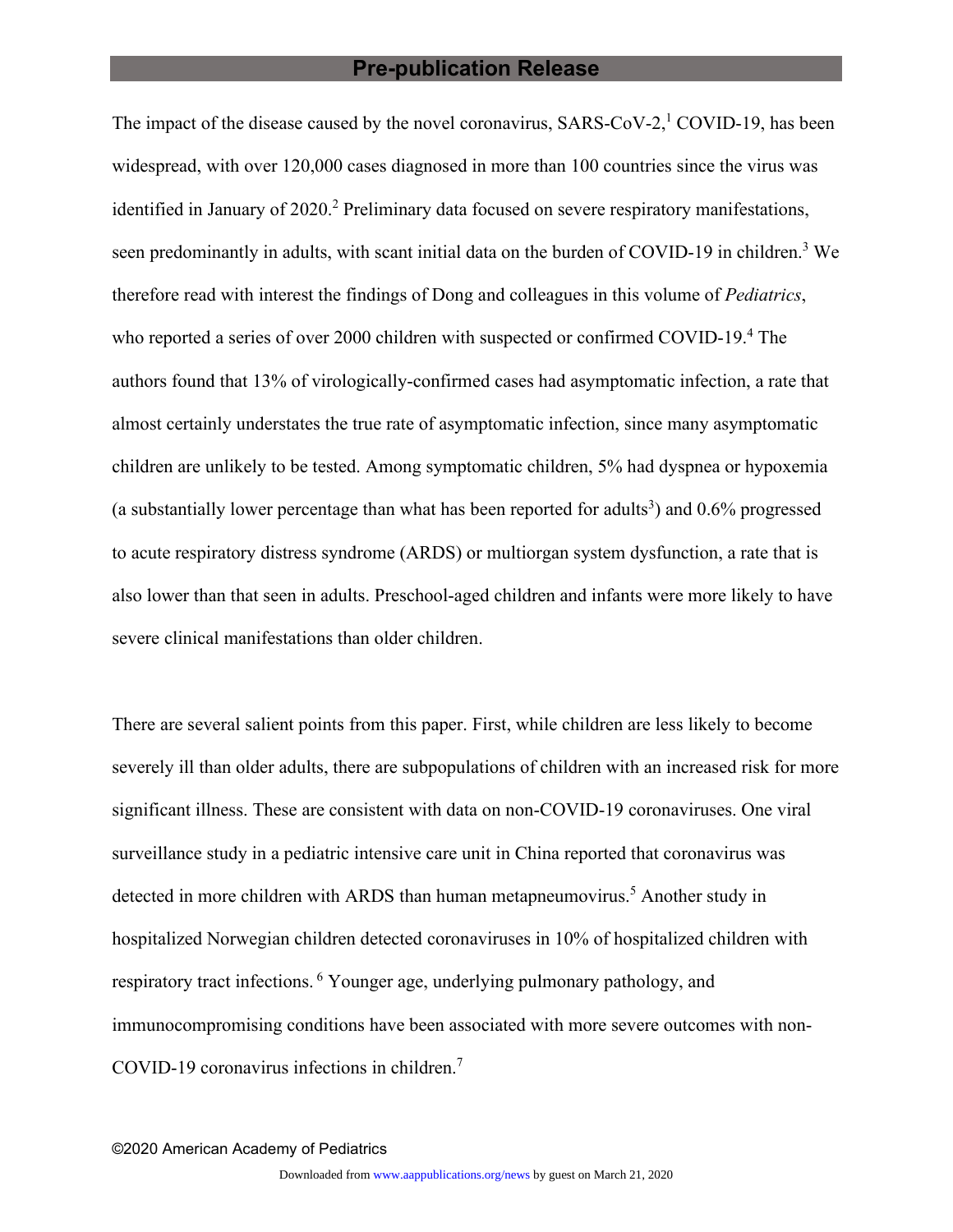#### **Pre-publication Release**

Second, the attributable risk for severe disease from COVID-19 in children is challenging to discern. Prior studies have shown that children from whom coronaviruses are detected from the respiratory tract can have viral co-infections in up to two-thirds of cases.<sup>6</sup> In the study by Dong et al., testing for other viruses was not standardized, and two-thirds of cases were clinically diagnosed, not virologically confirmed. Furthermore, children without virologic confirmation were more likely to have severe disease than children from whom COVID-19 was detected, potentially because their symptoms were caused by other pathogens.

Third, children may play a major role in community-based viral transmission. Available data suggest that children may have more upper respiratory tract (including nasopharyngeal carriage), rather than lower respiratory tract involvement.<sup>4</sup> There is also evidence of fecal shedding in the stool for several weeks after diagnosis,<sup>8</sup> leading to concern about fecal-oral transmission of the virus, particularly for infants and children who are not toilet-trained, and for viral replication in the gastrointestinal tract.<sup>9</sup> Prolonged shedding in nasal secretions and stool has substantial implications for community spread in daycare centers, schools, and in the home. Additionally, non-COVID-19 coronaviruses are detectable in respiratory secretions in a large percentage of healthy children,<sup>6</sup> and the extent to which this is also seen in COVID-19 is unclear. Prolonged viral shedding in symptomatic individuals, combined with shedding in asymptomatic persons, would render contact tracing and other public health measures to mitigate spread less effective.

We have learned an amazing amount about COVID-19 in a short amount of time, with copious epidemiologic, virologic, and clinical data being published. The SARS-CoV-2 sequence, now published,<sup>10</sup> was first posted to the bioR $\chi$ iv preprint server a remarkable six weeks after the start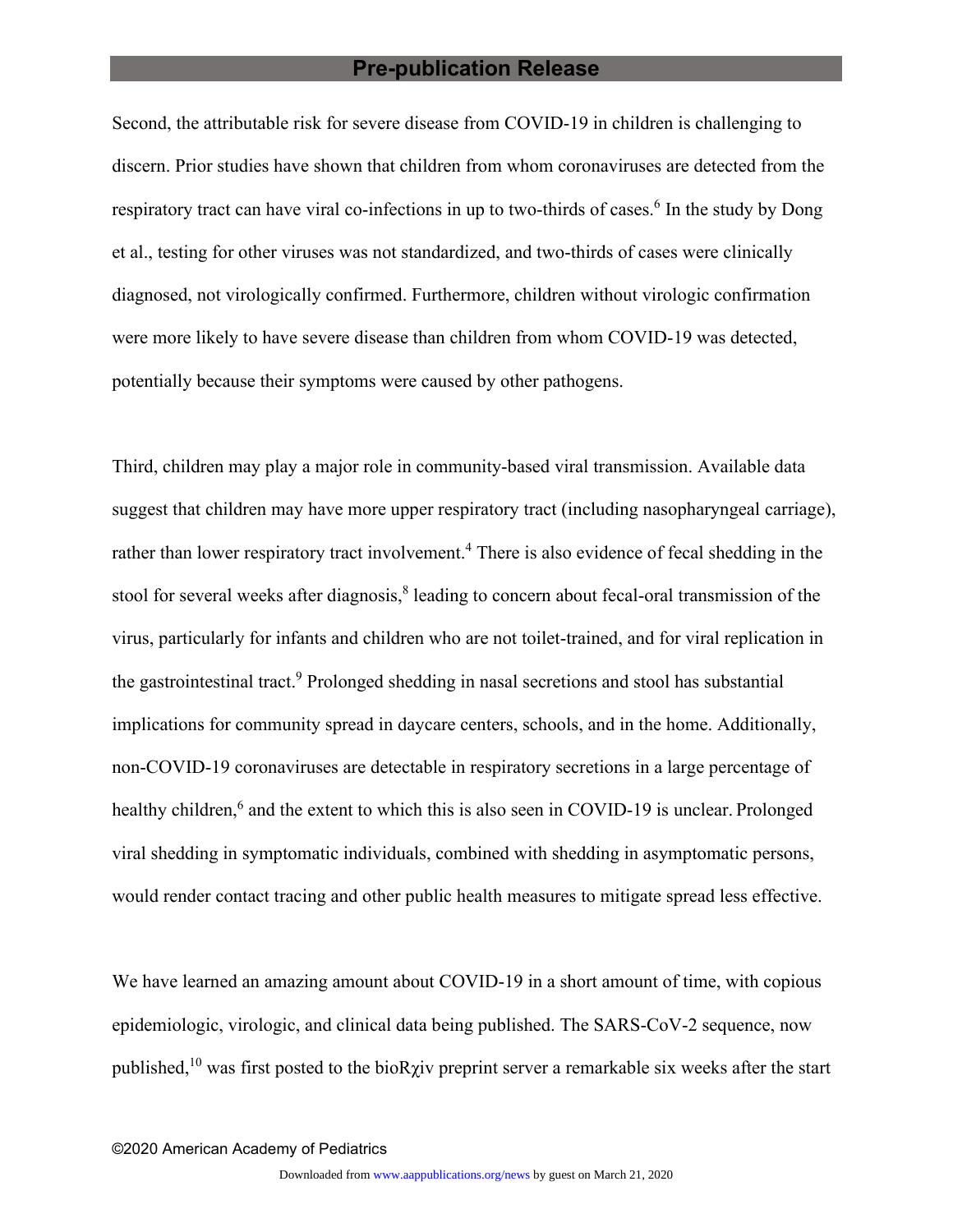#### **Pre-publication Release**

of epidemic, enabling the essential work of molecular epidemiology. The transmission of data has been surpassed only by the transmission of the virus itself. However, there is still much that we need to learn about the impact of this virus on children, as well as the impact of children on viral spread. While vertical transmission has not yet been reported,  $11$  many of the infants born to COVID-19-infected mothers were delivered surgically and quickly separated from their mothers. Many infectious diseases affect pregnant women more severely, and respiratory disease in pregnant women may result in poor fetal outcomes. Data on the basic reproductive number of the virus (the number of persons to whom an infected individual transmits the virus) have varied widely,  $^{12,13}$  and household studies can refine data we have on viral transmission and on viral shedding. Widespread availability of testing will allow for us to more accurately describe the spectrum of illness and may result in adjustment of the apparent morbidity and mortality rate as fewer ill individuals are diagnosed. While the focus on pandemics often is on the impact on the persons who utilize the highest resources or on the economically productive age groups, rigorously gauging the impact of COVID-19 on children will be important to accurately model the pandemic and to ensure that appropriate resources are allocated to children requiring care. Many infectious diseases affect children differently than adults and understanding those differences can yield important insights into disease pathogenesis, informing management and the development of therapeutics. This will likely be true for COVID-19, just as it was for older infectious diseases.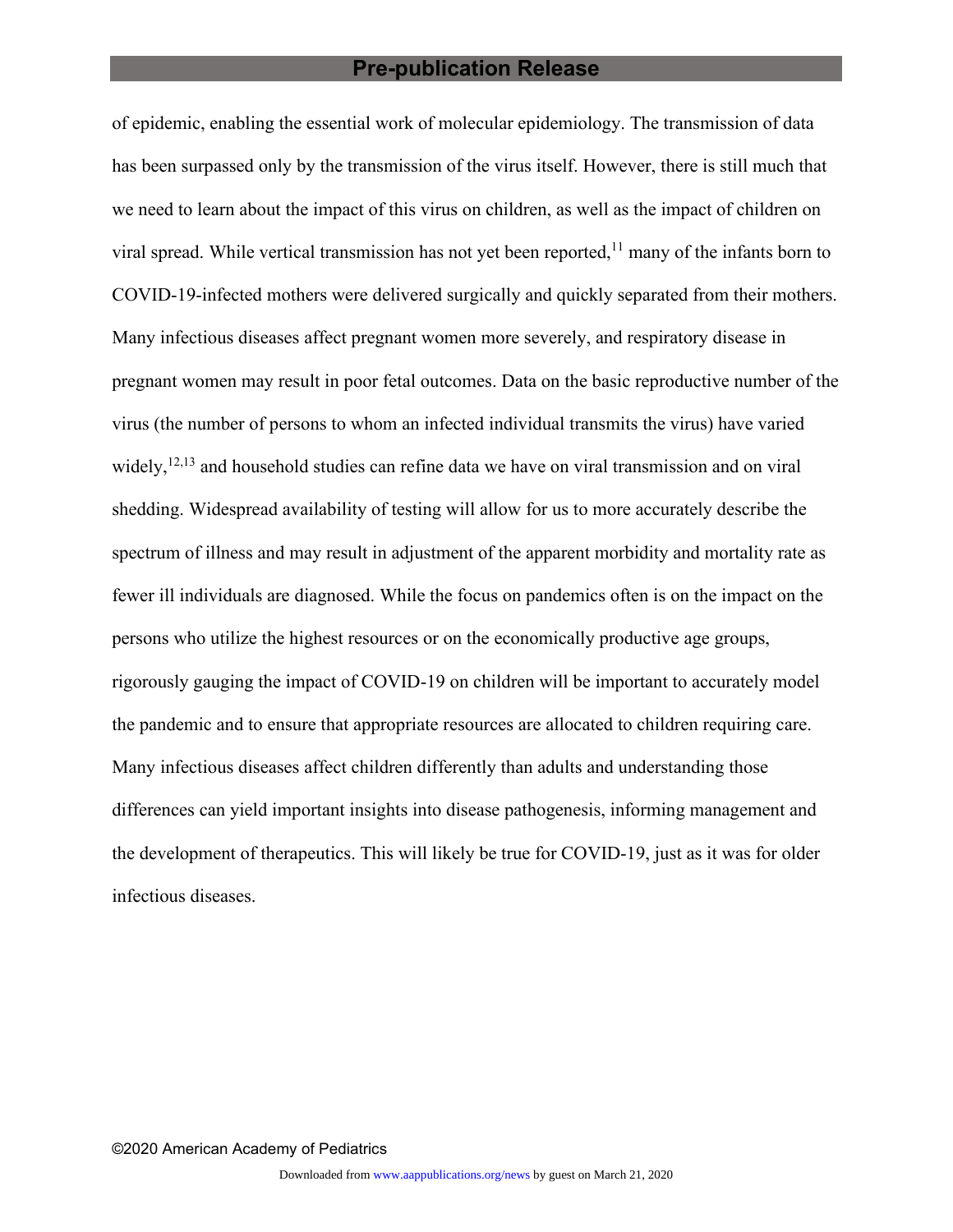## **References**

- 1. Gorbalenya AE, Baker SC, Baric RS, et al. The species Severe acute respiratory syndromerelated coronavirus: classifying 2019-nCoV and naming it SARS-CoV-2. *Nat Microbiol.* 2020. doi: 10.1038/s41564-020-0695-z.
- 2. Johns Hopkins University Center for Systems Science and Engineering. Coronavirus COVID-19 global cases. Available online at: [https://gisanddata.maps.arcgis.com/apps/opsdashboard/index.html#/bda7594740fd40299423](https://gisanddata.maps.arcgis.com/apps/opsdashboard/index.html#/bda7594740fd40299423467b48e9ecf6) [467b48e9ecf6.](https://gisanddata.maps.arcgis.com/apps/opsdashboard/index.html#/bda7594740fd40299423467b48e9ecf6) Last accessed March 11, 2020.
- 3. Wang D, Hu B, Hu C, et al. Clinical characteristics of 138 hospitalized patients with 2019 novel coronavirus-infected pneumonia in Wuhan, China. *JAMA.* 2020; doi: 10.1001/jama.2020.1585.
- 4. Dong Y, Mo X, Hu, Y, et al. [Epidemiology of COVID-19 among children in China]. IN PRESS this issue *Pediatrics*.
- 5. Li YT, Liang Y, Ling YS, et al. The spectrum of viral pathogens in children with severe acute lower respiratory tract infection: a 3-year prospective study in the pediatric intensive care unit. *J Med Virol.* 2019;91(9): 1633-1642.
- 6. Heimdal I, Moe N, Kokstad S, et al. Human coronavirus in hospitalized children with respiratory tract infections: a 9-year population-based study from Norway. *J Infect Dis*. 2019;219(8):1198-1206.
- 7. Omigi C, Englund JA, Bradford MC, Qin X, Boeckh M, Waghmare A. Characteristics and outcomes of coronavirus infection in children: role of viral factors and an immunocompromised state. *J Pediatr Infect Dis Soc.* 2019;8(1):21-28.
- 8. Jiehao C, Jing X, Daojiong L, et al. A case series of children with 2019 novel coronavirus infection: clinical and epidemiological features. *Clin Infect Dis.* 2020; doi: 10.1093/cid/ciaa198.
- 9. Xiao F, Tang M, Zheng X, Liu Y, Li X, Shan H. Evidence for gastrointestinal infection of SARS-CoV-2. *Gastroenterol*. 2020. doi: [10.1053/j.gastro.2020.02.055.](https://doi.org/10.1053/j.gastro.2020.02.055)
- 10. Zhou P, Yang XL, Wang XG, et al. A pneumonia outbreak associated with a new coronavirus of probable bat origin. *Nature*. 2020. doi: 10.1038/s41586-020-201207.
- 11. Chen H, Guo J, Wang C, et al. Clinical characteristics and intrauterine vertical transmission potential of COVID-19 infection in nine pregnant women: a retrospective review of medical records. *Lancet*. 2020;395(10226):809-815.
- 12. Jung SM, Akhmetzhanov AR, Hayashi K, et al. Real-time estimation of the risk of death from novel Coronavirus (COVID-19) infection: inference using exported cases. *J Clin Med*. 2020;9(2): doi: 10.3390/jcm9020523.
- 13. Hellewell J, Abbott S, Gimma A, et al. Feasibility of controlling COVID-19 outbreaks by isolation of cases and controls. *Lancet Glob Health*. 2020; doi: 10.1016/S2214- 109X(20)30074-7.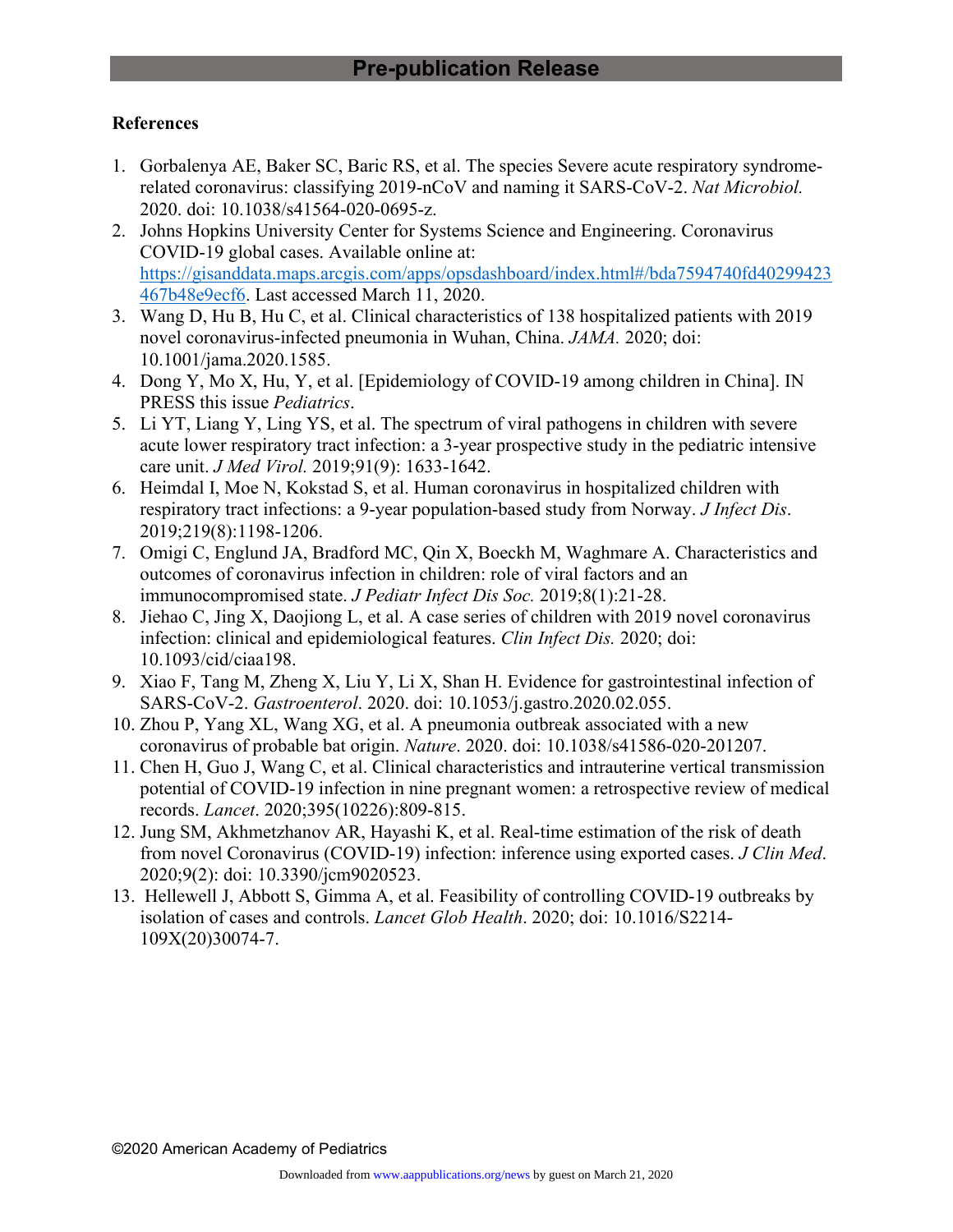#### **COVID-19 in Children: Initial Characterization of the Pediatric Disease**

*Pediatrics* originally published online March 16, 2020;

Г

| Updated Information $\&$<br><b>Services</b> | including high resolution figures, can be found at:<br>http://pediatrics.aappublications.org/content/early/2020/03/16/peds.2020-08<br>34. citation                                                                                                                                                                                                                                                                       |
|---------------------------------------------|--------------------------------------------------------------------------------------------------------------------------------------------------------------------------------------------------------------------------------------------------------------------------------------------------------------------------------------------------------------------------------------------------------------------------|
| <b>Subspecialty Collections</b>             | This article, along with others on similar topics, appears in the following<br>$\text{collection}(s)$ :<br><b>Adolescent Health/Medicine</b><br>http://www.aappublications.org/cgi/collection/adolescent_health:medicine_<br>sub.<br><b>Infectious Disease</b><br>http://www.aappublications.org/cgi/collection/infectious_diseases_sub<br><b>HIV/AIDS</b><br>http://www.aappublications.org/cgi/collection/hiv:aids_sub |
| Permissions & Licensing                     | Information about reproducing this article in parts (figures, tables) or in its<br>entirety can be found online at:<br>http://www.aappublications.org/site/misc/Permissions.xhtml                                                                                                                                                                                                                                        |
| <b>Reprints</b>                             | Information about ordering reprints can be found online:<br>http://www.aappublications.org/site/misc/reprints.xhtml                                                                                                                                                                                                                                                                                                      |